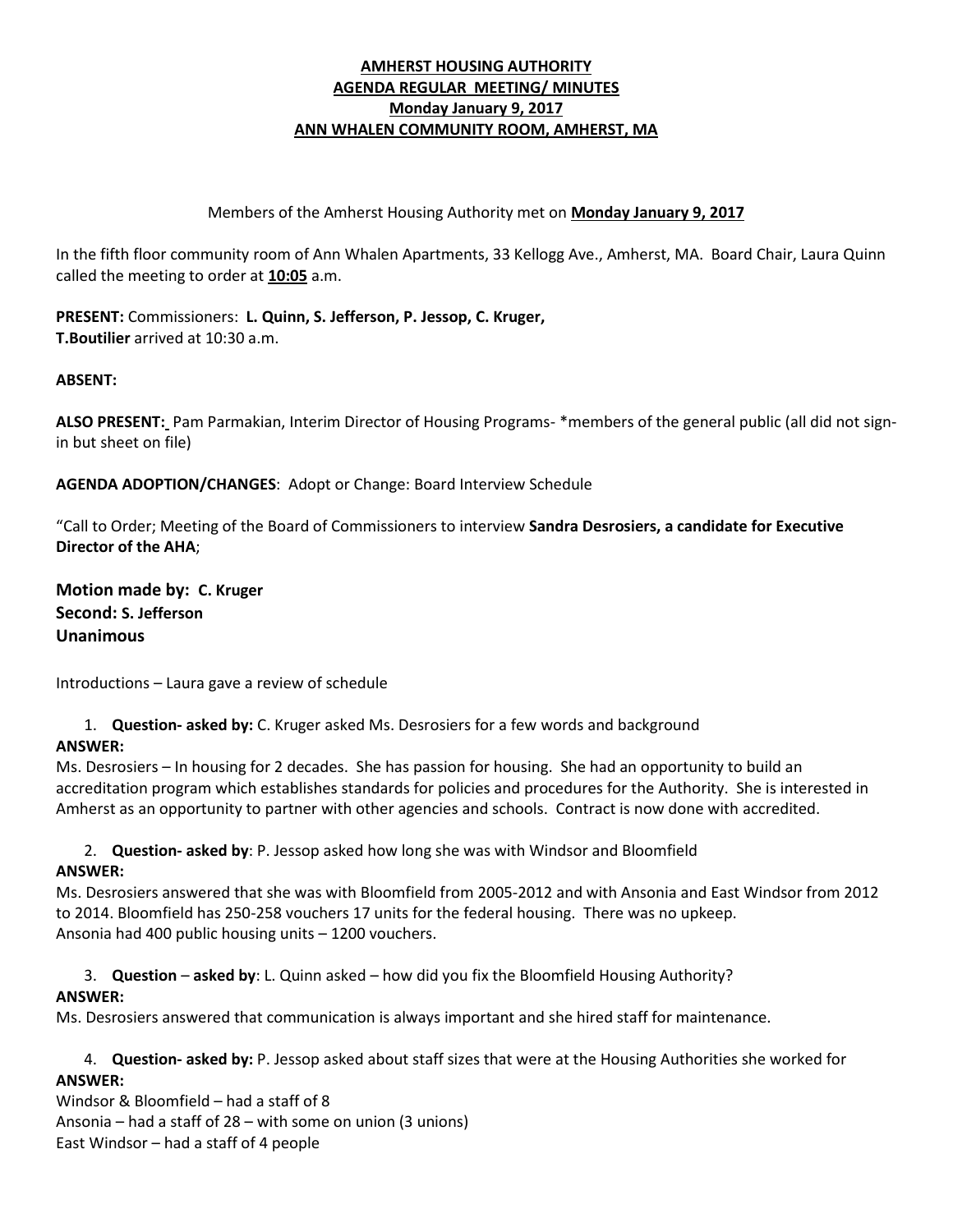5. **Question- asked by:** P. Jessop and C. Kruger asked about her experience with Capital improvement and projects.

# **ANSWER:**

At Ansonia she worked on a relocation – the next phase of relocation was to show 3 units. She would recommend support to tenants. Connie asked her again about her capital planning experience and Sandra answered that she worked with capital improvements and procurement.

6. **Question- asked by:** S. Jefferson asked about her experience with L.I.H.T.C.

# **ANSWER:**

She worked with LIHTC- described a scenario where if someone goes over income they have to move Laura followed up – with LIHTC possibly not being available. Do you have any other development funding ideas? Sandra answered that she has a strong rolodex – TAG in Boston and other possibilities

7. **Question- asked by:** C. Kruger asked: we have 15 units of Federal Housing – most of our relationship is with DHCD – with that said "do you see a smaller agency actually being competitive for tax credit?"

## **ANSWER:**

Ms. Desrosiers answered 9% not likely but maybe 4%

8. **Question- asked by:** L. Quinn**-** there is a shortage of housing in Amherst so what other relationships in the area do you see with landlords due to high costs of rents for vouchers.

## **ANSWER:**

Ms. Desrosiers – the answer is in Boston where Universities are. The city has put pressure on the schools to provide hosing. She is not a fan of the inspection models – many want to take a look at admin fees to help landlords with services for the landlord. She is wondering how to leverage our tenants to be more attractive to the landlords. San Francisco is going to a model where they pay a higher rent and rent and spending the HUD dollars not taking into regard the number of vouchers.

9. **Question- asked by:** P. Jessop asked her about her involvement in development in other positions.

## **ANSWER:**

Ms. Desrosiers answered that she contracted a developer but left before they were developed.

10. **Question- asked by:** L. Quinn – asked Sandra about her opinion regarding staff relations

# **ANSWER:**

Ms. Desrosiers answered that she oversees until she trusts them and then lets them fly with the job. She says that staff loves her.

11. **Question- asked by:** C. Kruger asked Ms. Desrosiers about working with the Town Boards and staff. Coming in not familiar with Amherst how is she going to create those relationships.

## **ANSWER:**

Ms. Desrosiers stated the importance of communication. In Ansonia worked closely with the mayor's office. Worked with the Police department to create partnerships.

Steve asked – how often do you plan to meet with tenants?

Ms. Desrosiers – often – she also expects the staff to meet with them

### 12. **Question- asked by:** P. Jessop asked Ms. Desrosiers about the size of the budgets she worked with **ANSWER:**

Ms. Desrosiers answered that Ansonia had a 2 million budget, Windsor 6-8 million and East Windsor less than 1 million.

13. **Question- asked by:** T. Boutilier asked about the two most positive aspect regarding diversity and how she works with her staff

## **ANSWER:**

Ms. Desrosiers said that she has zero tolerance for discrimination and no tolerance for treating people badly. At Macy's she works with grey mannequins. She also said that if we are working with professionals this should be a non-issue. If it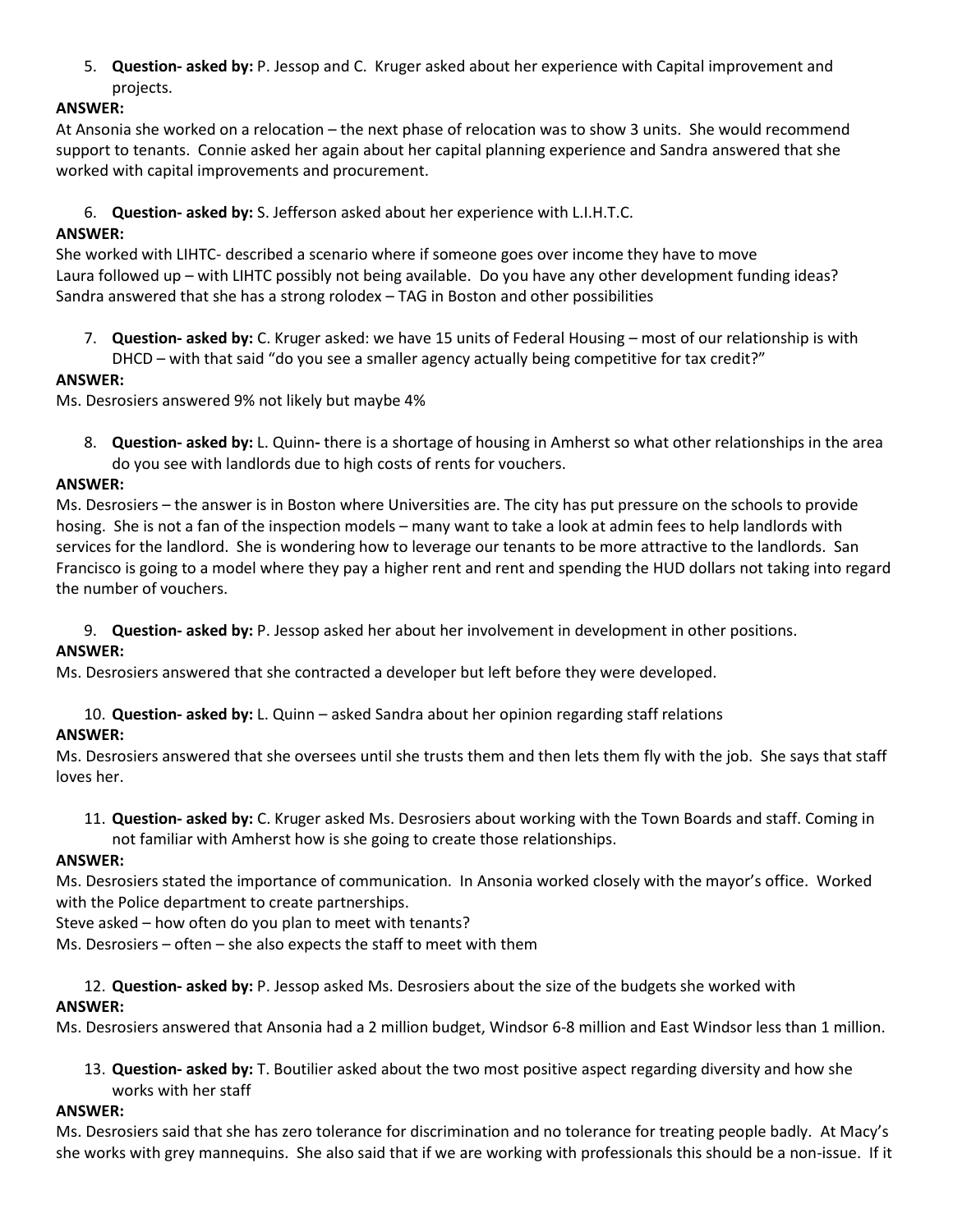is it has been very identifiable and would try to coach them. She has been all over the country and housing authorities are doing it right – we house others that are hard to house.

14. **Question- asked by: C. Kruger** Ms. Desrosiers how she would support the Board **ANSWER:**

The Director works on the Day to Day issues and the Board sets the policies. She described situations of agencies that have had tenants call Board members.

L. Quinn follow up and asked If you had an idea and wanted to let them know (the Board) ASPA how would you approach this.

Ms. Desrosiers answered that she would get it on the next agenda

15. **Question- asked by:** P. Jessop asked her How she deals with difficult tenants

### **ANSWER:**

It was a stabbing over drugs and domestic violence – offered consoling – added cameras. With difficult clients – I am only a landlord would evict.

16. **Question- asked by:** C. Kruger asked the question of how she would deal with hoarding.

### **ANSWER:**

Ms. Desrosiers said that this is what inspections are for – if it interferes with daily routine then call Social services but also enforce the lease.

17. **Question- asked by:** S. Jefferson asked her what she would do what if she doesn't agree with the Board Sandra answered that the Board is her boss – so she would present why she would oppose their view. Steve asked her to sight an example

### **ANSWER:**

Ms. Desrosiers said that At Ansonia the Board did not want to put the housing back. She ultimately left the positon.

18. **Question- asked by**: P. Jessop asked her to follow up with Massachusetts stuff

#### **ANSWER:**

Ms. Desrosiers said that she is not well versed beyond their similarities and not really familiar with Massachusetts regulations.

19. **Question- asked by:** L. Quinn asked Sandra her one year 5 year plan thoughts and ideas.

## **ANSWER:**

Ms. Desrosiers said that she has been in roles where there are not options to provide more housing – she thinks it should be in the form of a budget.

20. **Question – asked by:** T. Boutillier asked her how she would encourage participation because AHA has experienced challenges recruiting RAP and tenant organizations

## **ANSWER:**

Ms. Desrosiers answered that RAB is a requirement – present it as the expectations that are required. Hold meetings when people are available.

21. **Question - asked by:** C. Kruger what does she envision the biggest challenge for the next 3-5 years **ANSWER:**

Ms. Desrosiers said that she would look at the ranges for eligibility – who is on the waiting list – look at product offering look at development maybe look at what we have.

C. Kruger follow up – Financial sustainability moving forward – you are saying to provide housing for higher incomes? Sandra said that she would be looking at needs of the community.

22. **Question- asked by:** L. Quinn said that our waiting lists are devastating. How would she deal with this? **ANSWER:**

Ms. Desrosiers said that she would look at waiting lists and since last time that were purged.